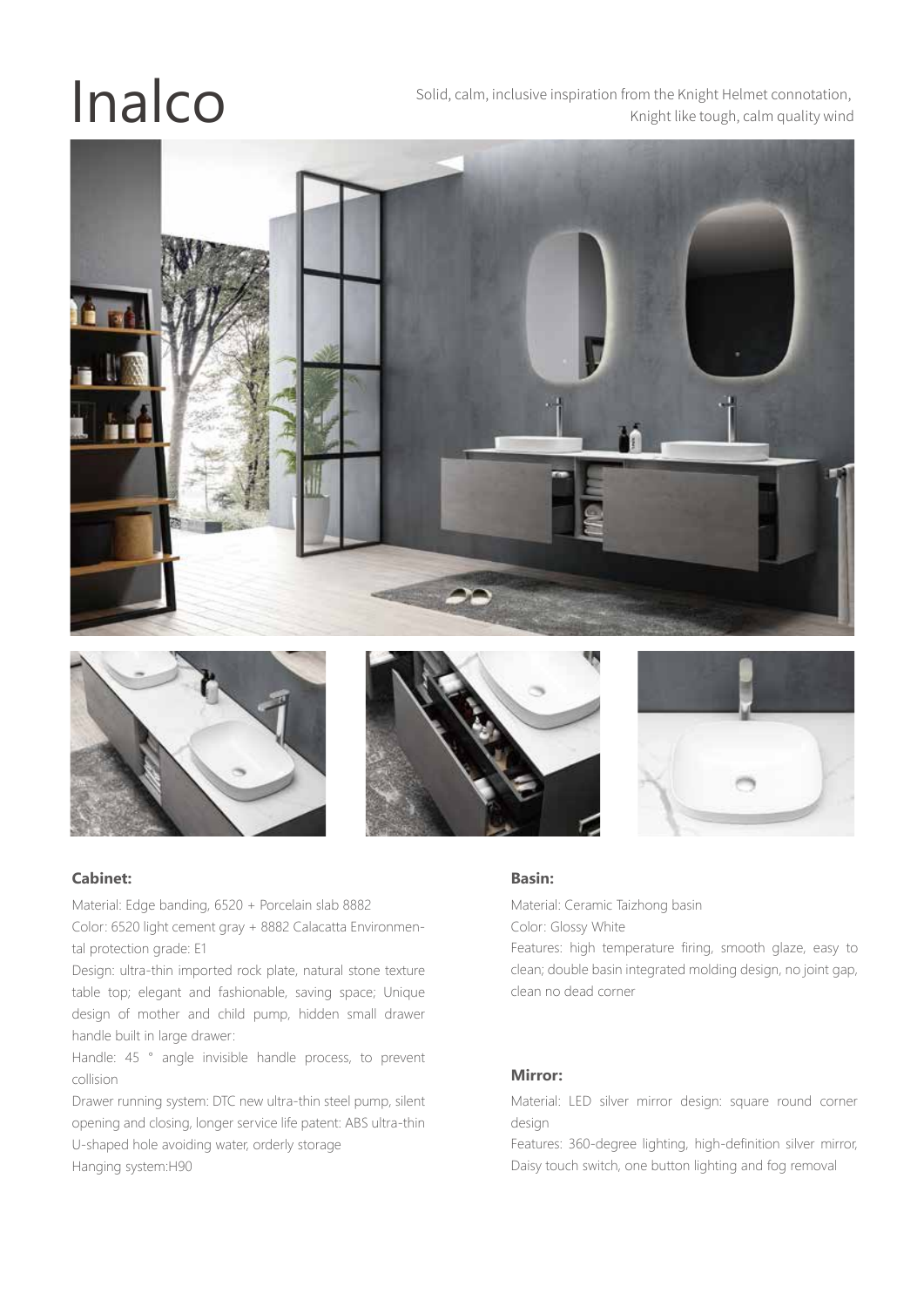

# Inalco -1500 K024-1500D

#### Cabinet :

(C024CW-0600DND6520\*2) 594\*520\*450 mm(W\*D\*H) GW :27kg NW:25kg CBM:0.2m³

#### Middle frame :

(C024CM-0300D6520) 296\*517\*450 mm(W\*D\*H) GW :14kg NW:13kg CBM:0.11m³

#### Countertop :

(U024Y-15008882-6) 1496\*525\*6 mm(W\*D\*H) GW :15kg NW:13kg CBM:0.09m³

# Basin :

(B1502GW-05038\*2) 500\*380\*140 mm(W\*D\*H) GW :9kg NW:8kg CBM:0.04m³

# Mirror :

(M602-580DF\*2) 580\*900\*25 mm(W\*D\*H) GW :7kg NW:6kg CBM:0.07m³

# Inalco -1700 K024-1700D

#### Cabinet :

(C024CW-0700DND6520\*2) 694\*520\*450 mm(W\*D\*H) GW :30kg NW:28kg CBM:0.23m³

# Middle frame :

(C024CM-0300D6520) 296\*517\*450 mm(W\*D\*H) GW :14kg NW:13kg CBM:0.11m³

#### Countertop :

(U024Y-17008882-6) 1696\*525\*6 mm(W\*D\*H) GW :17kg NW:14kg CBM:0.1m³

#### Basin :

(B1502GW-05038\*2) 500\*380\*140 mm(W\*D\*H) GW :9kg NW:8kg CBM:0.04m³

# Mirror :

(M602-580DF\*2) 580\*900\*25 mm(W\*D\*H) GW :7kg NW:6kg CBM:0.07m³

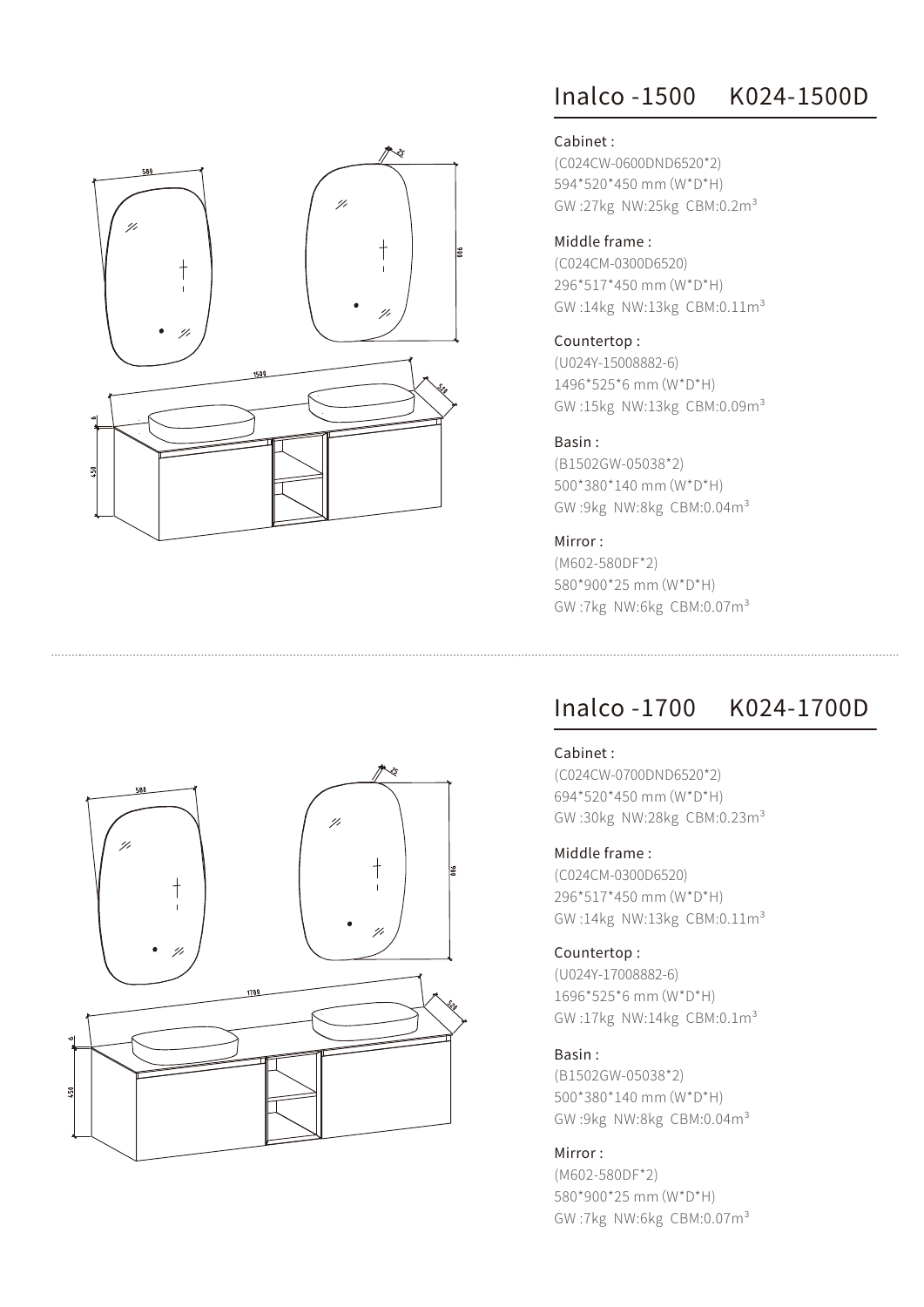

# Inalco -1900 K024-1900D

# Cabinet :

(C024CW-0800DND6520\*2) 794\*520\*450 mm(W\*D\*H) GW:33kg NW:30kg CBM:0.26m<sup>3</sup>

# Middle frame :

(C024CM-0300D6520) 296\*517\*450 mm(W\*D\*H) GW :14kg NW:13kg CBM:0.11m³

### Countertop :

(U024Y-19008882-6) 1896\*525\*6 mm(W\*D\*H) GW :19kg NW:16kg CBM:0.11m³

# Basin :

(B1502GW-05038\*2) 500\*380\*140 mm(W\*D\*H) GW :9kg NW:8kg CBM:0.04m³

# Mirror :

(M602-580DF\*2) 580\*900\*25 mm(W\*D\*H) GW :7kg NW:6kg CBM:0.07m³

# Inalco -2100 K024-2100D

#### Cabinet :

(C024CW-0900DND6520\*2) 894\*520\*450 mm(W\*D\*H) GW :35kg NW:33kg CBM:0.29m³

# Middle frame :

(C024CM-0300D6520) 296\*517\*450 mm(W\*D\*H) GW :14kg NW:13kg CBM:0.11m³

#### Countertop :

(U024Y-21008882-6) 2100\*525\*6 mm(W\*D\*H) GW :21kg NW:18kg CBM:0.12m³

#### Basin :

(B1502GW-05038\*2) 500\*380\*140 mm(W\*D\*H) GW :9kg NW:8kg CBM:0.04m³

# Mirror :

(M602-580DF\*2) 580\*900\*25 mm(W\*D\*H) GW :7kg NW:6kg CBM:0.07m³